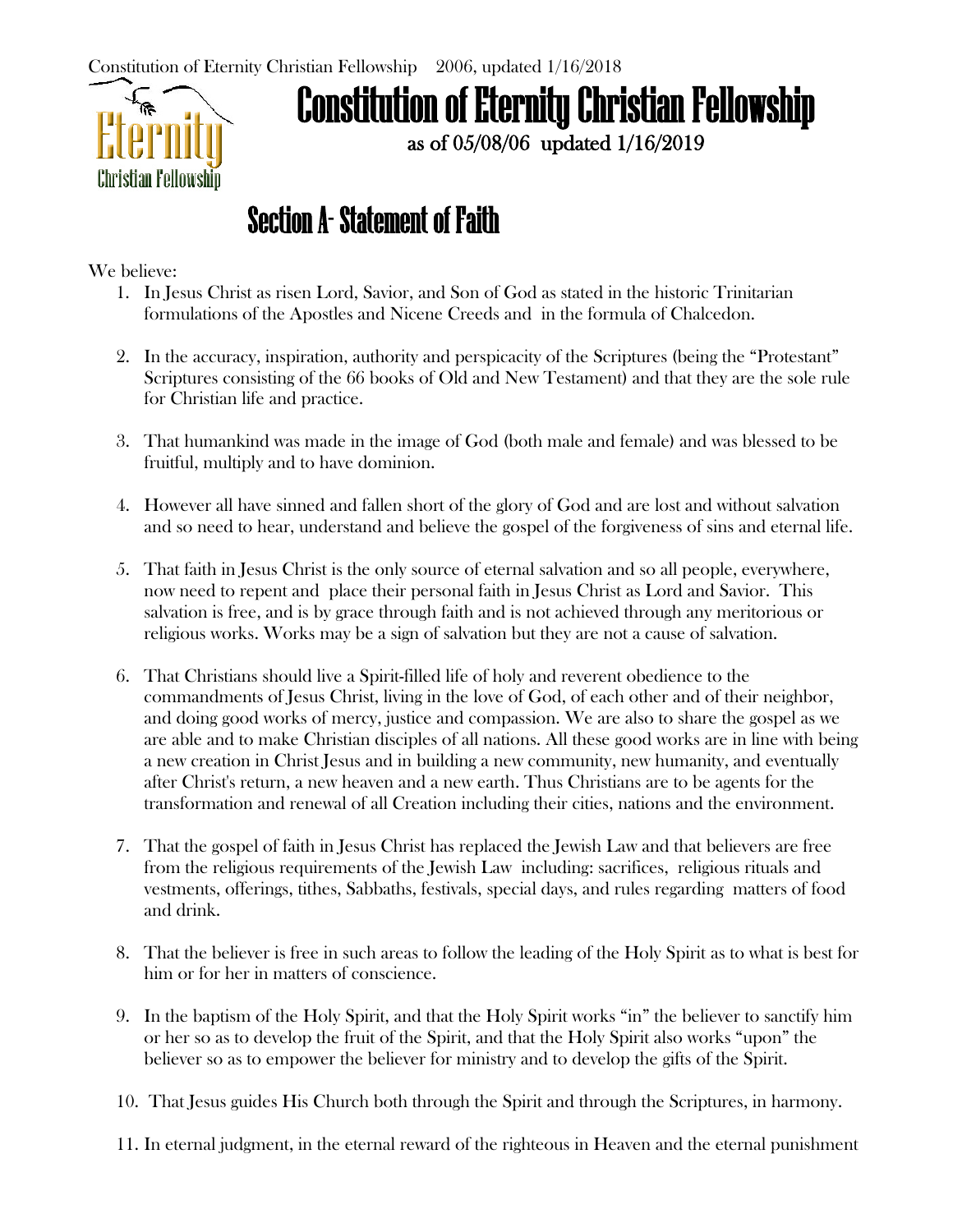- Constitution of Eternity Christian Fellowship 2006, updated 1/16/2018 of the wicked in Hell, and in the resurrection of the dead when Jesus shall return on the Last Day.
	- 12. That Christ instituted two sacred ordinances being Baptism and Communion. Baptism is only to be administered to believers who have made a clear profession of repentance and faith - and is preferably to be by full immersion of the believer in water. Communion is open to all born-gain Christian and is to consist of shared bread and wine offered prayerfully in remembrance of the work of Christ on the cross. Communion is to be held regularly in all Eternity Christian Fellowships.
	- 13. In the five-fold ministry of apostles, prophets, evangelists, pastors and teachers.
	- 14. That these Christian leaders should be faithful and diligent servants not lording it over the flock; and that those who are taught the word should hold those who minister to them in "double honor".
	- 15. In mercy, in justice and in holy Christian simplicity of life.
	- 16. In the Kingdom of God, its accessibility and its miraculous powers as described in the four gospels.
	- 17. That God establishes a person's sexual identity at conception, Genesis 1:27. We teach that marriage is a covenant established by God exclusively for a man and a woman, Genesis 2:24. We teach that sexual relations is a gift from God for marriage for both procreation and for continuing intimacy, Genesis 2:24-25, 1 Corinthians 7:2-5. We teach that any sexual activity or sexual relations outside the covenant of marriage is sin and calls for repentance, 1 Corinthians 6:9.
	- 18. That each person is subject to temptation, including sexual sin in all kinds of ways, but God will always provide a way so a person can escape temptation and not sin, 1 Corinthians 10:13. We teach that temptation is not sin, nor does the sin(s) a person is tempted by define who the person is, Hebrews 4:15.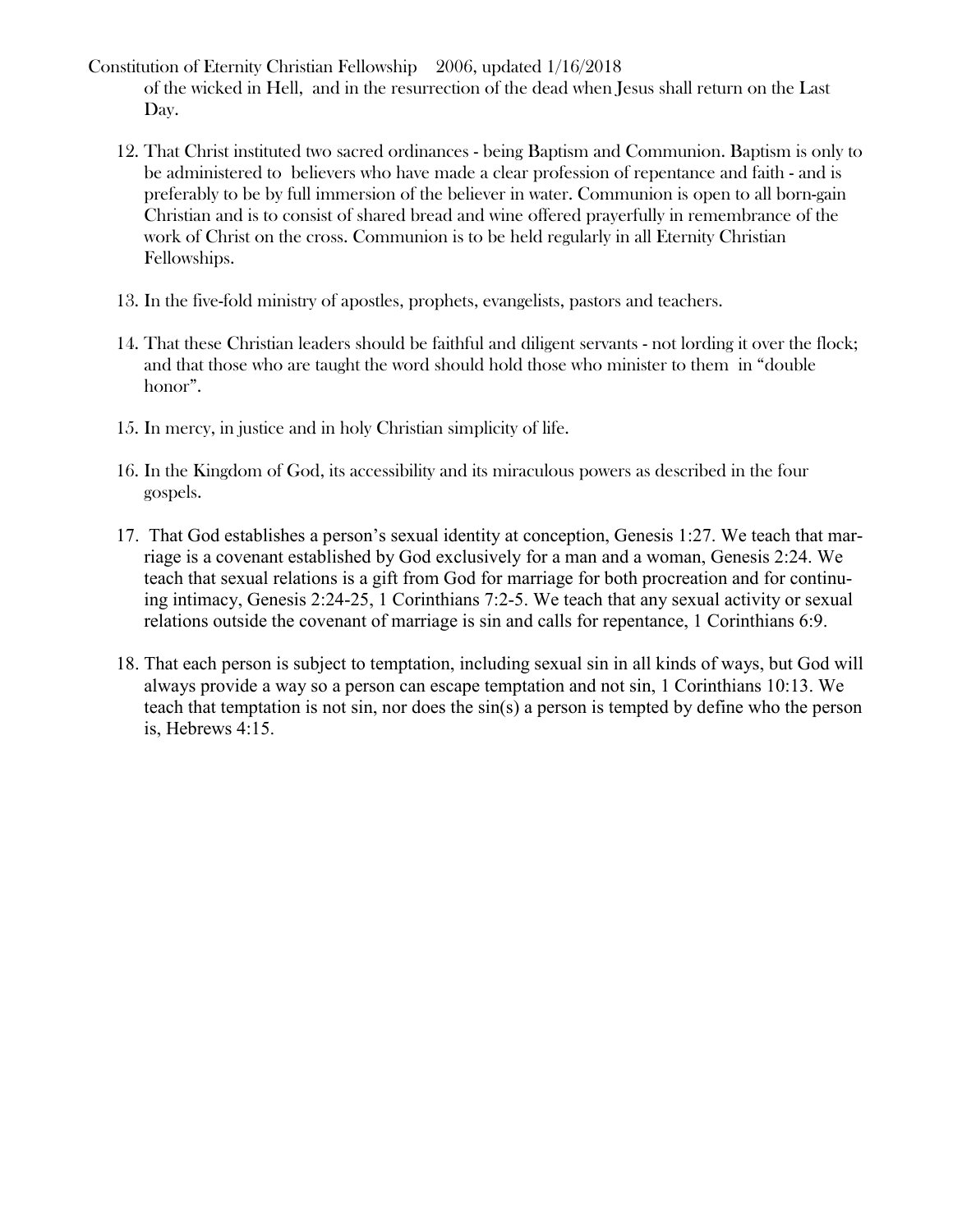### Section B - Church Governance

#### LEADERSHIP & MINISTRY

- 1. Fellowships shall be governed in a simple and direct manner by the Scriptures, especially the New Testament, and by wisdom, faith and the leading of the Holy Spirit.
- 2. Fellowships shall follow biblical patterns of church government involving the five-fold ministries of apostles, prophets, evangelists, pastors and teachers (though functionally equivalent terms may be used instead ) whose job is to proclaim the gospel, build up the church and to equip the saints for the work of ministry - and who should be properly remunerated for their work.
- 3. This five-fold ministry shall not consist of dominating or maverick individuals but shall operate on the basis of team-based, "New Creation", servant leadership.
- 4. Valid ministry is not confined to the church gathering but may occur anywhere.
- 5. Members are viewed as being a Spirit-filled royal priesthood who minister to their families and friends and are to be encouraged to prayerfully develop an area of ministry in line with their spiritual gifts.
- 6. "Marketplace ministers" may be appointed for context-specific ministry to schools, businesses, and government offices.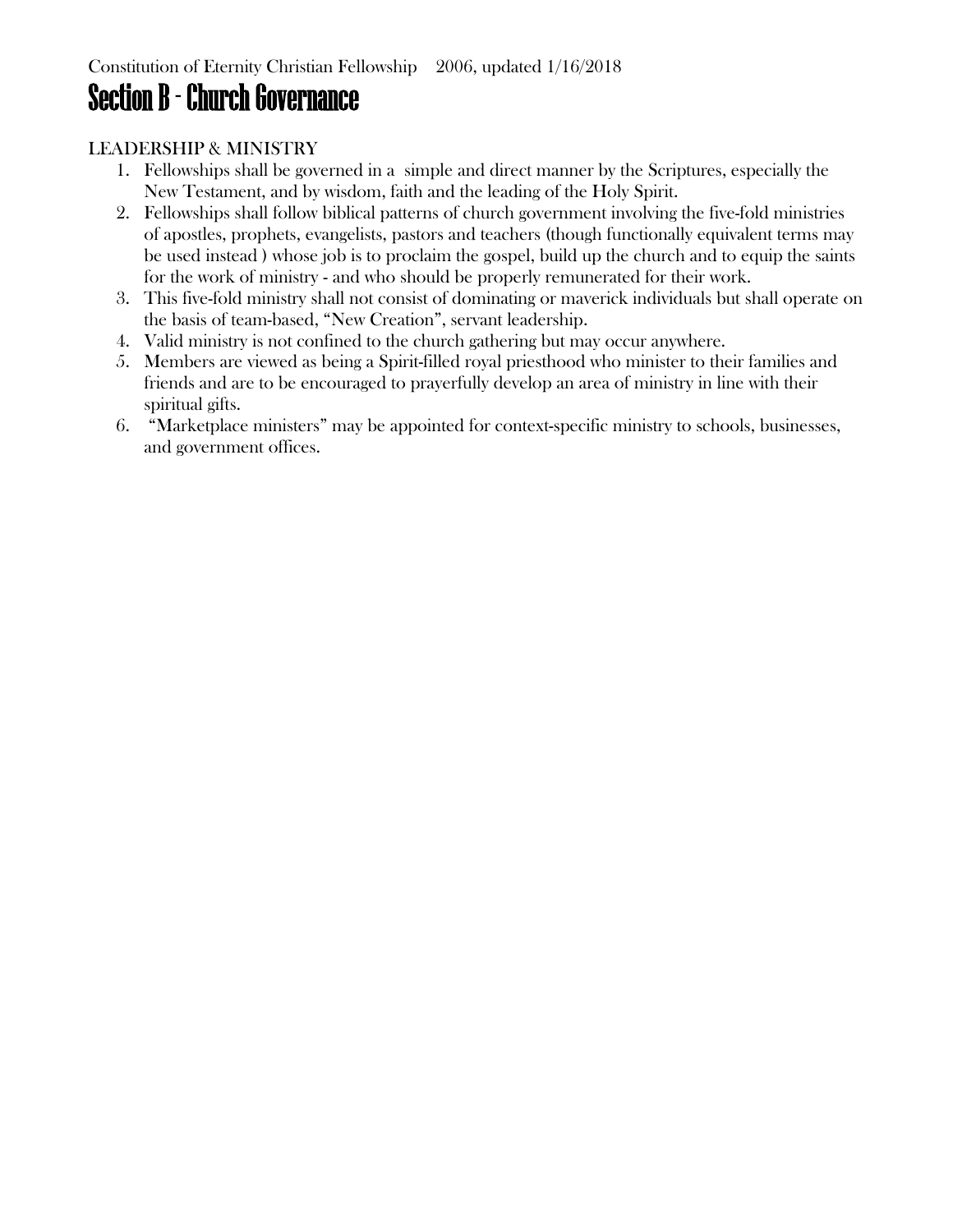Constitution of Eternity Christian Fellowship 2006, updated 1/16/2018

- 7. Ministry is viewed as diverse and includes (but is not limited to) evangelism, missions, social justice, worship, teaching, healing, deliverance, mercy ministry and counselling and may take place both as face to face ministry and/or in cyberspace.CHARACTERISTICS
- 8. Eternity Christian Fellowship encourages the living of a free and simple Christian lifestyle in community. We are aware of the spiritual and environmental dangers of individualism and materialism and thus do not support "prosperity theology" but rather seek to live lovingly, humbly, justly and graciously.
- 9. Fellowships should adopt simple structures that maximize their ability to evangelize within their culture and their activities should be in line with the theme of Christ-centered, grace-filled, apostolic community.
- 10. Fellowships are not to isolate themselves from the wider body of Christ but are to maintain the unity of the Spirit in the bond of peace acting in unity with other Christian churches, especially other bible-believing evangelical and charismatic churches (with the exception of known cult groups).
- 11. Diligent systematic biblical exposition is the recommended method for preaching and teaching in fellowships.
- 12. Worship should be humble, God-honoring, biblical, excellent and partake of the "beauty of holiness" yet can be any mixture of traditional and contemporary, and can take on many different forms and expressions that serve the worship needs of that time and place.
- 13. Worship should be socially inclusive of "those most consider least" and focus on building a reverent spiritual community of love with Christ at the center.
- 14. It is fine for worship to cater to a particular age group or lifestyle or set of musical tastes however this must not be done in a manner that hurts or rejects others or that is unfairly elitist or (keeping James 2 in mind) makes unfair distinctions based on age, wealth, fashion, looks, personal prestige, race, gender or disability.
- 15. There should be regular prayer and intercession and a holy desire for revival.
- 16. Fellowships should make a regular practice of hospitality particularly towards strangers and those in need.
- 17. Social justice, community, worship and evangelism are viewed as mutually complementary.
- 18. fellowships should also have a strong focus on building inter-personal relationships through small groups and individual discipleship.
- 19. Eternity Christian Fellowship encourages the financial support of missionaries and the global missions effort should be a matter of regular prayer and intercession.
- 20. Eternity Christian Fellowship is an Internet-enabled network of Christian fellowships. Eternity Christian Fellowship ministers online as well as face-to-face and seeks to use technology for the glory of God. Our website is [www.eternitychristian.com](http://www.eternitychristian.com/)

#### DECISION-MAKING & ETHICS

- 21. Decision-making is to be done prayerfully, carefully and Scripturally, involve listening to and waiting on God, and be in line with being a faith-filled "New Creation".
- 22. Fellowships are to be led as a loving Spirit-filled community, not as a purely secular corporation.
- 23. We believe that there is a distinction in the NT between how people and policies are handled. People are appointed by those in charge, policies are to discussed by those affected.
- 24. Voting for officers is not found in the NT and is not recommended practice as it tends to lead to "church politics".
- 25. Leaders shall be personally appointed or removed by those over them. That is an apostle can appoint/remove an evangelist or pastor, and a pastor may appoint /remove a teacher in the fellowship. However such appointments, removals or disciplinary action should involve consultation with other mature leaders. Life appointments are generally not wise policy, it is safer to give people renewable terms of office.